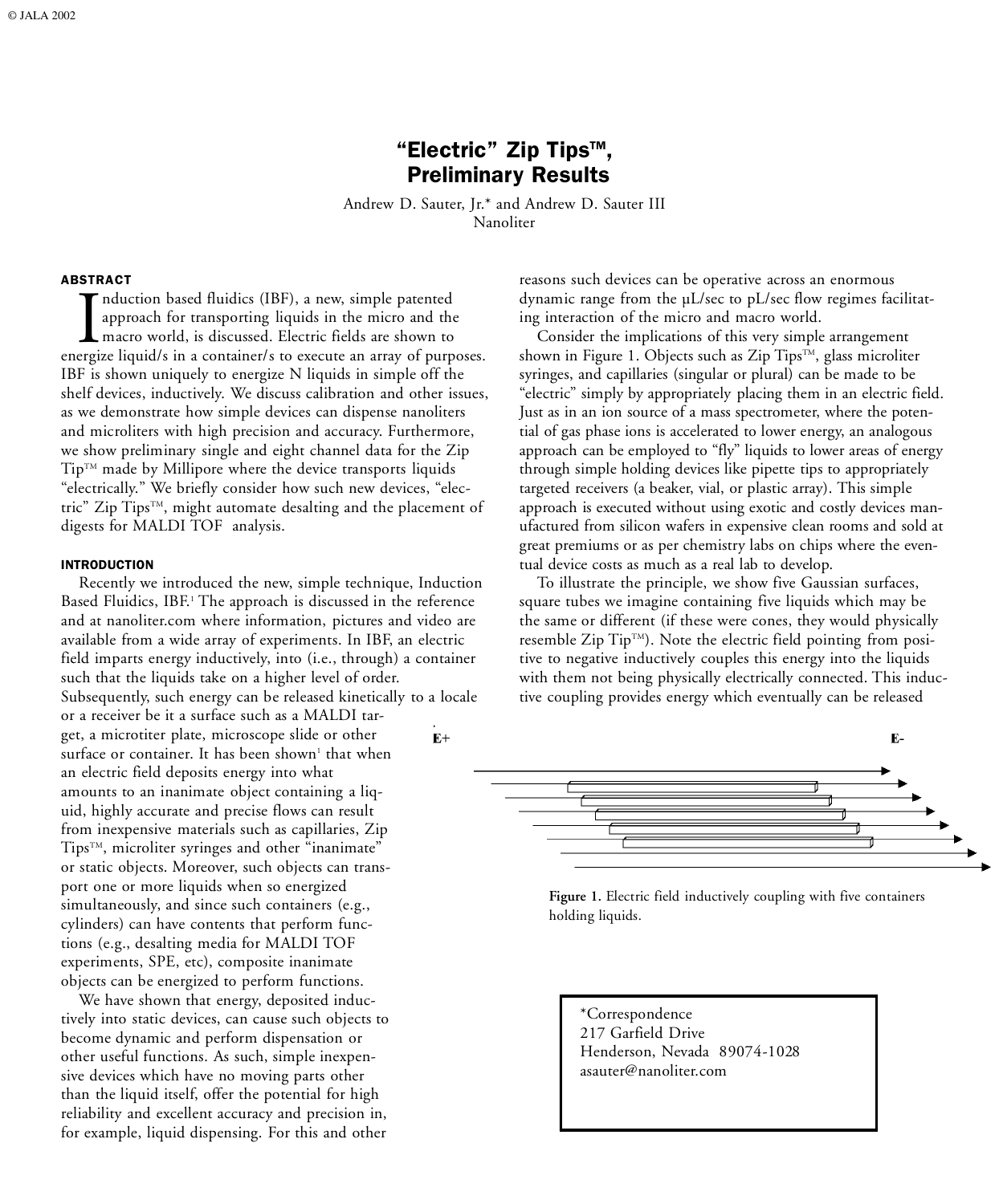

Figure 2. IBF produced blots (leftmost) and five blots from a microliter syringe.

through flow. Since fields can be activated and deactivated rapidly. Such energy deposition can be rapid and time sliced to yield a wide range of accurate flows. Consider a device where the number of tubes is N, and they have the same/different physical parameters (can be multiples), hold different liquid/s, have other content/s (e.g. resins) or are made of the same or different material/s and have other different properties or attributes. As such, this simple experimental setup can have innumerable configurations and hence flow rates and functions. Moreover, since many static devices can be inexpensive and since they only need one source of power, instruments built on this base can be extraordinarily inexpensive. Below we show some data morphing off the shelf devices into "electric" versions, employing capillaries and Zip Tips $^{rm}$ , as we utilize our instrument base beta prototype, the Nanoliter 2002.

### NANOLITER CALIBRATION OF A CAPILLARY TO A MICROLITER SYRINGE

Figure 2 is an image of blots produced on nitrocellulose from a 50 percent ethanol/water solution containing a blue food dye. Blots were produced onto a nitrocellulose strip by the Nanoliter (left most, at fixed energy and dispense time) and by five dispenses from a standard microliter syringe (five dispenses at 1.0, 1.0, 1.0, 0.5 and 2.0 µL), rightmost. The capillary had a radius of 150 microns and the energy level from the Nanoliter was set at 5.0 with one second dispense times. After production, the blots on the media were scanned as a jpg file. Then rapid interactive analysis using National Instrument's Vision Builder (VB) software, was performed on that file. VB's particle analysis option produces a list of the number of pixels (and other data) for all blots shown by both dispensers. These data were automatically imported to Excel for all subsequent graphics and elementary calculations.

From the syringe data, a calibration curve was produced as shown in Figure 3. This curve was then employed to derive a function for estimating the dispensed volume from a list of pixels (and other data) from the right most blots by VB. This calibration procedure assumes that the size of the





blots is directly related to the volume and dispense time (at a given energy and configuration), that the system is functionally continuous and that, of course, NI's particle analysis option accurately reflects these assumptions in the output.

In Figure 3 we show that the data from the syringe "appear" linear on first pass inspection. Note that the triplicate determinations at 1.0 µL seem well determined. These observations indicate that the ability to produce results for dispensings from a standard device, using the entire procedure, can be consistent with expected errors (see reference 1 and nanoliter.com for other examples).

Next in Figure 4 we graph the results for seven consecutive dispensings from the Nanoliter. The data gave a mean value of 170 nL +/- 3.8 percent at one SD. For all of the Nanoliter data, n=12, a value of 164 +/- 8.3 percent at one SD was realized. So if all assumptions hold, medium level nL dispensings can

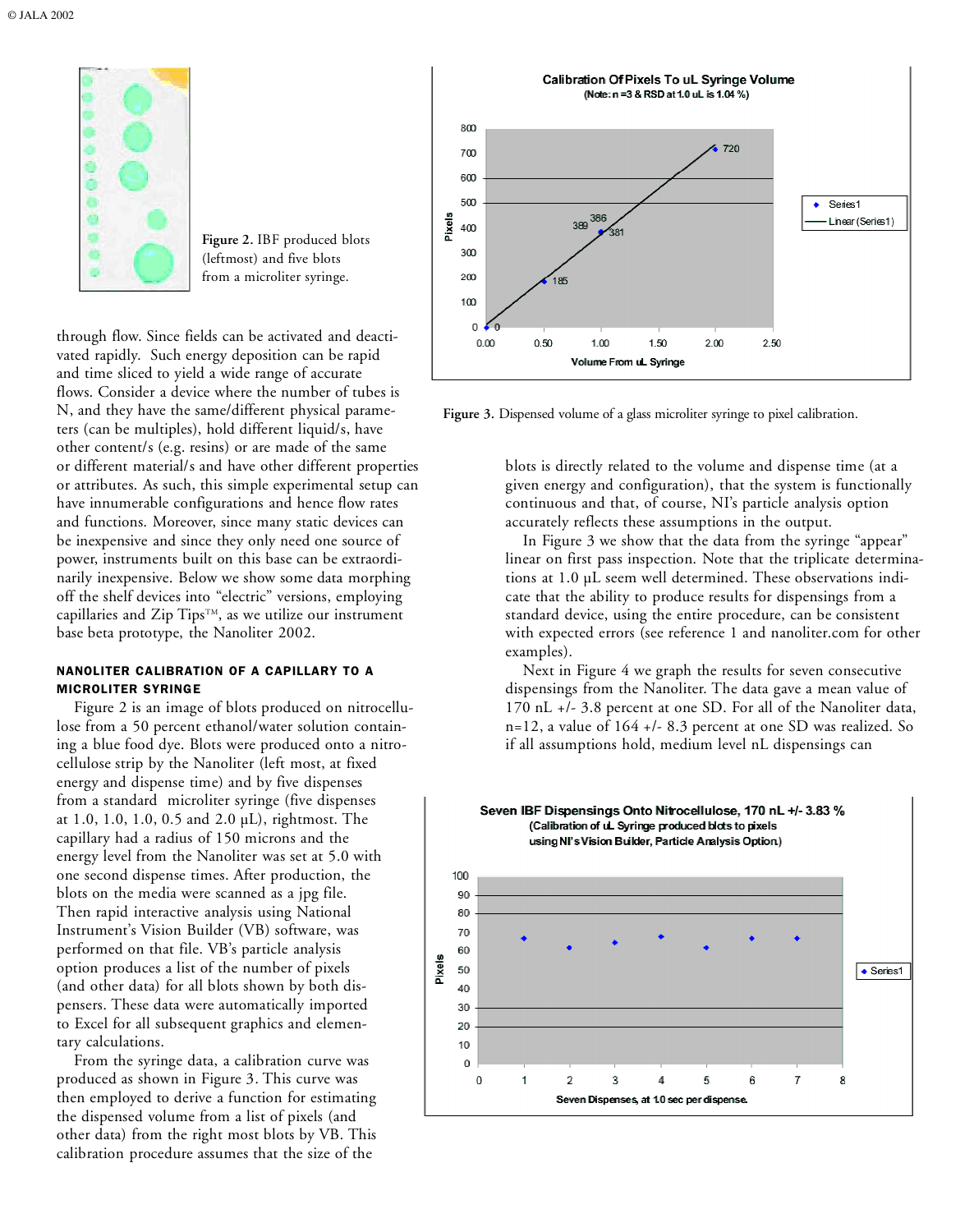approach a few percent or easily be less than ten percent. In many important nanoliter applications this is more than enough precision and accuracy. Also, given that there was no special precaution taken in the work and that the capillary was not optimally designed for nanoliter dispensation and no atmospheric or other special precautions were taken from a simple un-optimized glass capillary, these results are quite reasonable.

## "ELECTRIC" ZIP TIP™ PRELIMINARY RESULTS

Given the above, the work of reference 1 and the importance of sample preparation for the production of good MALDI TOF spectra, we decided to see if we could use and activate IBF in commercially available Zip Tips™. Such devices are plastic pipette tips containing resin that "cleanup" various digests to produce spectra devoid of alkali metal and other resolutiondegrading matrix materials for MALDI TOF experiments, among the most important technique in the field of proteomics.

As an aside, in addition to the ability of IBF to economically dispense liquids with excellent accuracy and precision across a wide dynamic range rapidly (seconds, milli seconds and lower), is the ability to exactly place or direct liquids to a given locale, be it a surface or a container. Recognizing that other factors can impact such placement (e.g., surface properties of the target), it was also hoped that such directed dispensation might eventually lead to a much needed increase in the ability of MALDI TOF to execute quantitative analysis, and to increase spatial resolution of such depositions given that many more samples can be placed on a MALDI target (10 to 20 X) meaning vacuum doesn't need to be broken as many times, increasing throughput, a major issue with those in proteomics.

An example of data produced from the Nanoliter, using a

Millipore Zip  $Tip^{TM}$  is given in Figure 5. Seven blots were produced by the Nanoliter from a standard Zip Tip<sup>TM</sup>. These represent our absolute first attempt at such work. The seven blots were made from a 50 percent mixture of ethanol and water containing blue food dye such that the resin was saturated to visualize output. These data, the pixels, are plotted below as before to quantitate the number of pixels which become related to time and then volume per reference 1. The dispense times are 30, 25, 20, 15, 10, 5 and 2 seconds respectively, using a Nanoliter constant energy setting of 4.5 (see Figures 5 and 6).

Note that the largest two values appear to show saturation (see the curve). As before, with the functional dependence of pixels determined, we estimated the last four blots on that media as 791, 563, 315 and 107 nL's.

An apparent calibration curve was obtained from the Nanoliter with a Zip Tip™ "plugged into" the inductor of the Nanoliter and the solution was energized at different times. We were interested in examining the ability to execute parallel dispensing with a Zip Tip<sup>TM</sup>, as well.

## PARALLEL EIGHT CHANNEL ZIP TIP™ DATA FROM THE NANOLITER

Data (buttonized representations) from an eight channel version of the Nanoliter using eight different Zip Tips<sup>TM</sup>, for dispensings onto paper media gave a mean pixel value of 152 +/- 53 pixels yielding a large RSD of 34 percent for a 50 percent solution of ethanol and water containing food dye similar to the previous liquid. These data and other experience with these devices, indicate that the back pressure inherent due to the resin may not have been uniform enough between the eight different Zip TipsTM, to facilitate such inter-dispenser comparisons. Clearly, one must recognize that the devices were not designed for the purpose of nanoliter dispensing, and as such, these results are not totally discouraging.

On the positive side, certain within "dispenser" (i.e. Zip  $\text{Tip}^{\text{TM}}$ )



Figure 5. Single Channel Dispensation From An "Electric" Zip Tip™ at Constant E, Varied time